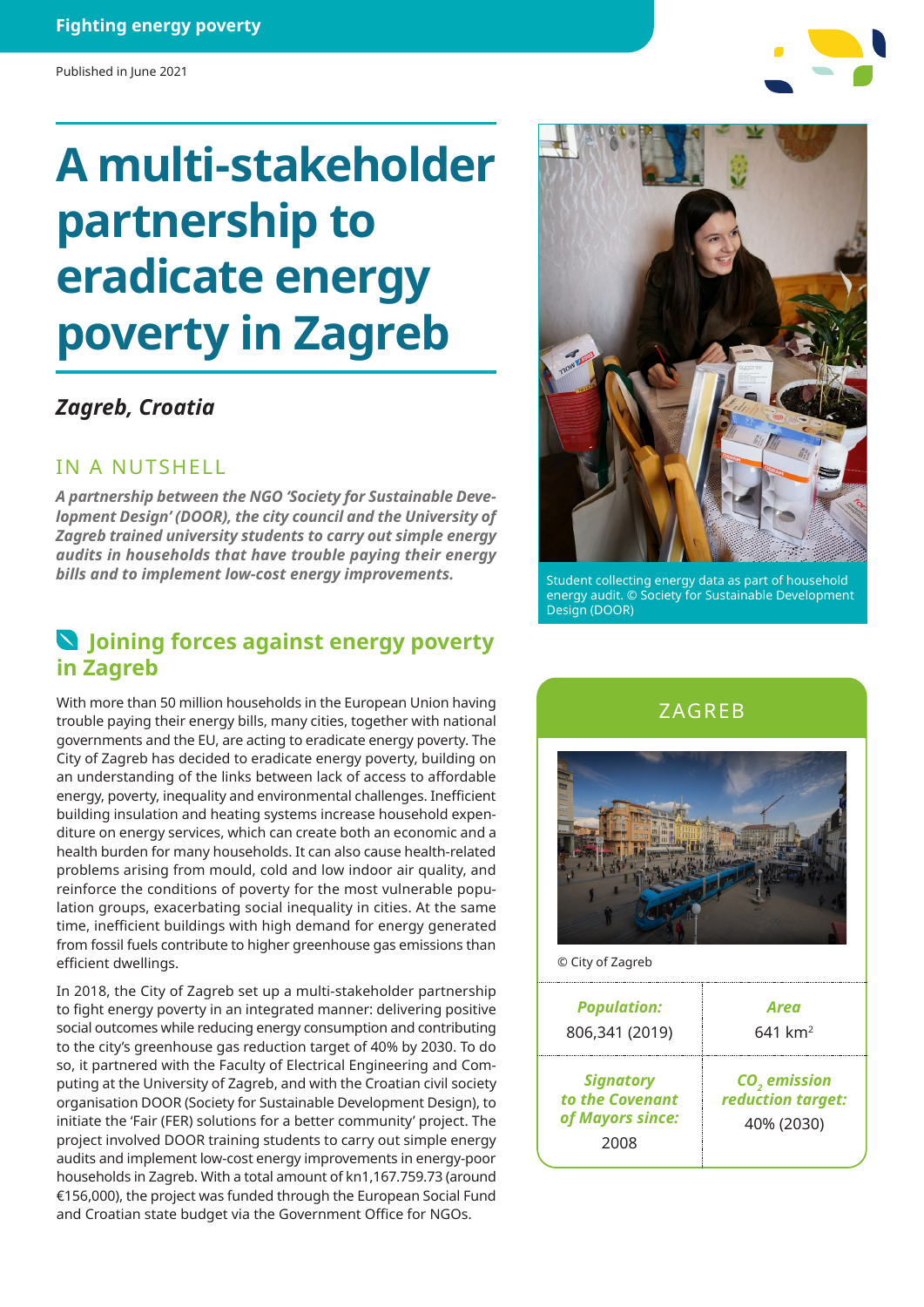## **Building the skills of students for a fair energy transition**

The project focused on engaging students to help vulnerable households reduce energy consumption, while building their skills as part of a university programme. The project had multiple objectives: mapping energy-poor households in Zagreb, implementing low-cost energy-efficiency measures, and providing advice on how to reduce energy use. During an initial mapping and training phase, a group comprising fifteen students, researchers and university teachers was trained by experts to carry out social field research and energy audits, as the topic of energy poverty was not part of the engineering curriculum at the time the project started. The city council identified vulnerable households to target and solicited statements of interest from them for participation in the project. Students conducted field visits to carry out simple, low-cost energy efficiency interventions and gather data through surveys.

# **Measures implemented in 102 households and long-term benefits**

In the timeframe of two years, 102 household visits resulted in improved living conditions via simple low-cost energy-efficiency measures such as energy-efficient LED bulbs, draught-proofing of windows and doors, water-saving aerators, timers for electric boilers, etc. that were installed by students at no cost. Using standard calculations, these measures can save households around 200 kg CO2/year, and more than 1200 kWh/year in electricity and heat. The students also advised households on the most cost-efficient and energy-saving measures, based on a model for wall-retrofitting investments developed as part of the programme. The model showed wall-retrofitting investments with external thermal insulation to be cost-effective for 40.3% to 58.1% of households (depending on heating systems and wall materials) with a payback period of under 10 years, and with other ancillary benefits such as improved human health due to better living conditions.

These concrete social benefits were complemented by insights from the household survey that allowed researchers to obtain a picture of energy poverty in Zagreb. The data analysis revealed that "most of the households visited live in buildings without any thermal insulation, a significant percentage of which are heated with electricity."1 This confirmed that "a significant percentage of citizens live in low-energy-efficient dwellings, with reduced heating during winter and with draught and mould problems." In terms of demographics, the energy-poor households visited consisted mainly of elderly people, people with disabilities, and users of various social services. With regard to their occupation status, the two most-represented groups were retirees and the unemployed. Another key finding confirmed that the main conditions for energy poverty were present in most households: low household income, high energy prices and inefficient dwellings.



2-year project

**102** energy-poor **households**  audited

**200 kg CO2/year** estimated savings per household

**1200 kWh/year** estimated savings in electricity and heat per household

**15** engineering **students**  trained

One new university course introduced



ω

#### **FINANCING THE PROJECT**

**Financing source(s):** European Social Fund and Croatian state budget via the

Government Office for NGOs **Total amount:** kn1,167,759.73 (around €156,000)